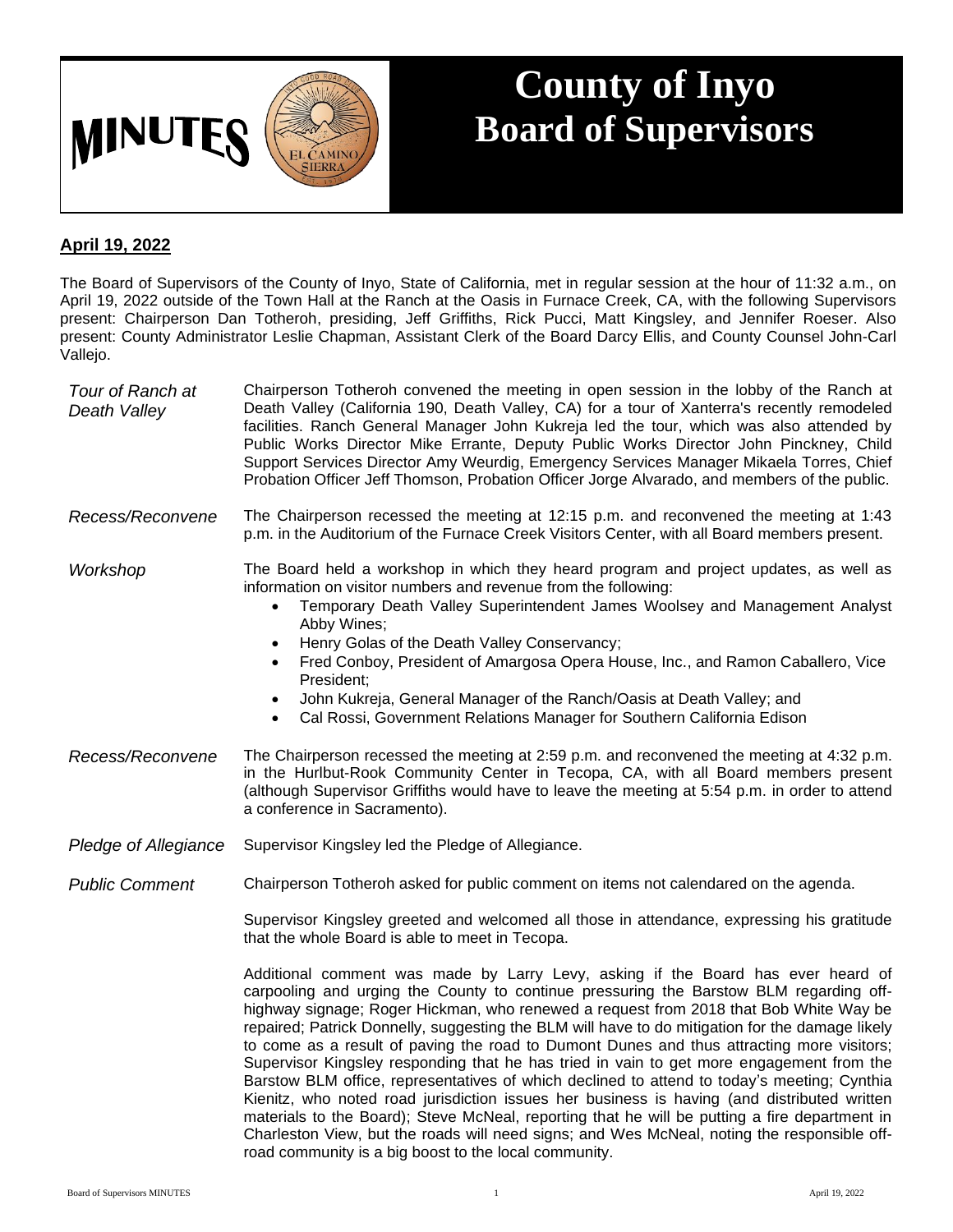| <b>County Department</b><br>Reports                  | Department reports were heard from Veterans Service Officer Gordon Greene with an update<br>on total claims; Chief Probation Officer Jeff Thomson introducing Probation Officer Jorge<br>Alvarado, who will be a frequent visitor to the Southeast County; HHS Director Marilyn Mann<br>with an update on the Continuum of Care; and Child Support Director Amy Weurdig inviting<br>residents to attend Wednesday's Regional Oversight meeting and to reach out with any<br>questions about child support programs.                                                                                                                                                                                                                                                                                                                                                                                                                                                                                                                   |
|------------------------------------------------------|---------------------------------------------------------------------------------------------------------------------------------------------------------------------------------------------------------------------------------------------------------------------------------------------------------------------------------------------------------------------------------------------------------------------------------------------------------------------------------------------------------------------------------------------------------------------------------------------------------------------------------------------------------------------------------------------------------------------------------------------------------------------------------------------------------------------------------------------------------------------------------------------------------------------------------------------------------------------------------------------------------------------------------------|
| Presentations/<br><b>Updates</b>                     | The following individuals addressed the Board:<br>Death Valley Unified School District Superintendent Jim Copeland with a report on the<br>$\bullet$<br>school district:<br>Robin Flinchum, reporting on the Tecopa Water Kiosk and Southern Inyo Fire<br>$\bullet$<br><b>Protection District;</b><br>Christopher Sellers of Tecopa Hot Springs Conservancy, the concessionaire of<br>$\bullet$<br>Tecopa Hot Springs Campground, with an update on the campground;<br>Cal Rossi, Southern California Edison Government Relations Manager, with an<br>$\bullet$<br>update on SCE services and projects<br>Inyo County Public Works Director Mike Errante, reporting on the Tecopa Sewer<br>Lagoon;<br>Deputy Public Works Director John Pinckney, with additional information on rights-of-<br>way issues and a Federal Lands Access Program grant to make repairs on Stateline<br>Road; and<br>Inyo-Mono Ag Commissioner Nate Reade, with an update on commercial cannabis<br>activities in Southeast Inyo - both legal and illegal. |
| CAO - Greg James<br>Contract<br>Amendment 11         | Moved by Supervisor Kingsley and seconded by Supervisor Roeser to approve Amendment<br>No. 11 to the contract between Gregory L. James, Water/Environmental Attorney Regarding<br>Natural Resources, and the County of Inyo by extending the term of the contract from July 1,<br>2013 to June 30, 2023, contingent upon the Board's adoption of the Fiscal Year 2022-2023<br>Budget, and authorize the County Administrator to sign. Motion carried unanimously 4-0, with<br>Supervisor Griffiths absent.                                                                                                                                                                                                                                                                                                                                                                                                                                                                                                                            |
| Public Works-<br>SealMaster Sole-<br>Source Purchase | Moved by Supervisor Kingsley and seconded by Supervisor Roeser to: A) declare SealMaster<br>of Bakersfield, CA the successful bidder for mastic material and kettle rental per Bid No.<br>RD22-01; and B) authorize the purchase of two (2) truck loads of mastic material and six (6)<br>months' rental of an appropriate kettle from SealMaster for an amount not to exceed<br>\$94,259.70. Motion carried unanimously 4-0, with Supervisor Griffiths absent.                                                                                                                                                                                                                                                                                                                                                                                                                                                                                                                                                                       |
| <b>Public Comment</b>                                | Chairperson Totheroh asked for public comment on items not calendared on the agenda.                                                                                                                                                                                                                                                                                                                                                                                                                                                                                                                                                                                                                                                                                                                                                                                                                                                                                                                                                  |
|                                                      | Public comment was made by Patrick Donnelly, who praised Robin Flinchum for holding the<br>community together, urged the Board to find the \$3,000 a year needed to keep the Tecopa<br>Water Kiosk in operation, and thanking the Board for starting to engage with Nevada<br>regarding Amargosa Basin overdraft issues; and from Susan Sorrells, who gave an update on<br>the Amargosa Conservancy's efforts to have lands designated a National Monument and<br>distributed written materials to the Board.                                                                                                                                                                                                                                                                                                                                                                                                                                                                                                                         |
| <b>Board Member and</b><br><b>Staff Reports</b>      | The Chairperson opened the floor to Board and Staff reports and there were none.                                                                                                                                                                                                                                                                                                                                                                                                                                                                                                                                                                                                                                                                                                                                                                                                                                                                                                                                                      |
| Adjournment                                          | Chairperson Totheroh adjourned the meeting at 6:29 p.m., to 8:30 a.m. Tuesday, April 26,<br>2022 in the Board Chambers of the County Administrative Center, Independence, CA.                                                                                                                                                                                                                                                                                                                                                                                                                                                                                                                                                                                                                                                                                                                                                                                                                                                         |